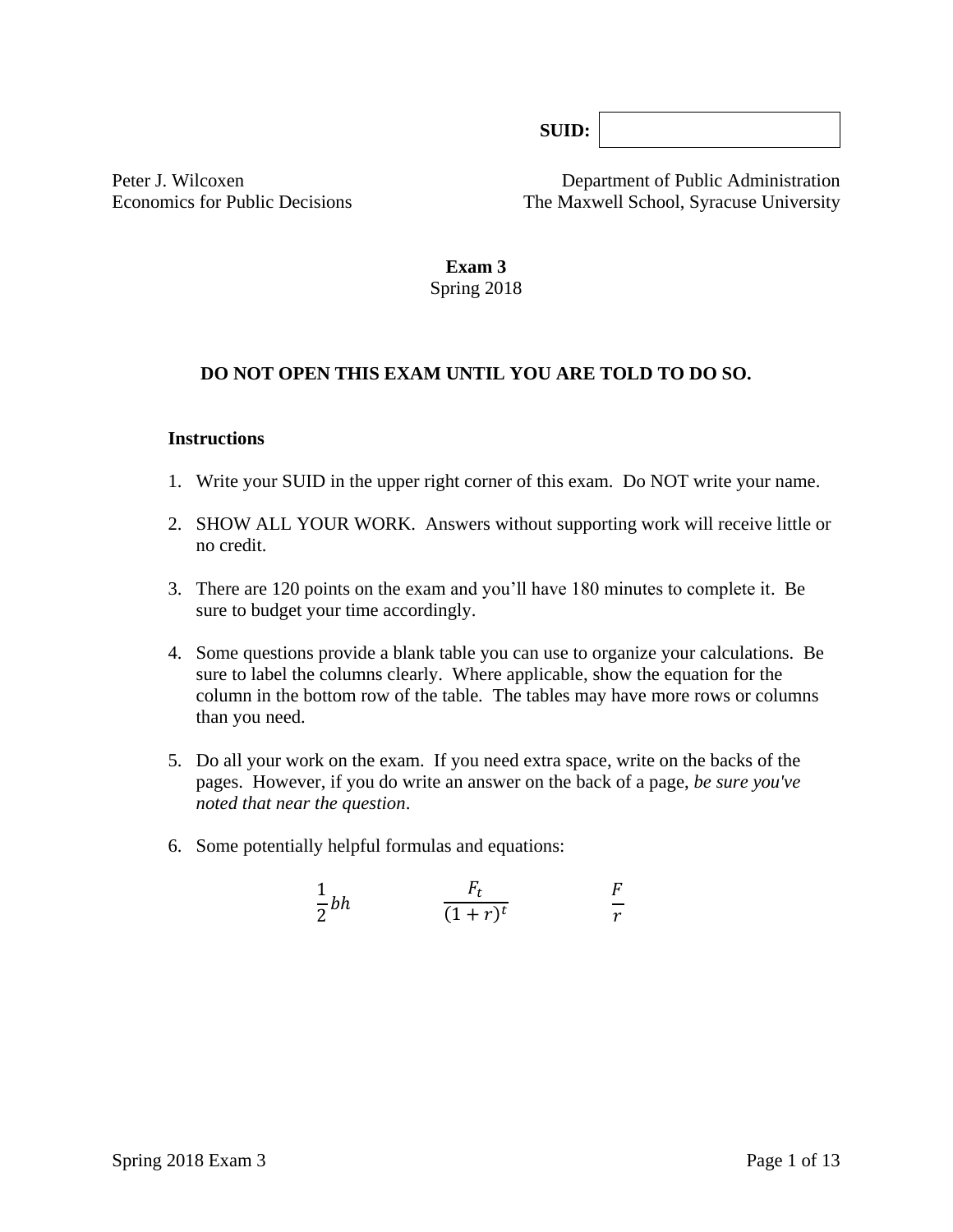## **Question 1 (15 points)**

A small city is concerned about coastal erosion caused by sea level rise (a consequence of climate change). The city's shoreline has a scenic beach that currently produces \$5 million of benefits every year. Immediately behind the beach is a residential area that currently produces \$10 million of benefits each year. If nothing is done, erosion will completely eliminate the beach in year 21 and then eliminate the residential area in year 41. To keep things simple, you may assume that the benefits of the beach and residential area remain constant at \$5 million and \$10 million per year until they are eliminated, at which point they drop to \$0.

The city is considering two policies, S and B, to address the erosion. Policy S would construct a seawall (concrete barrier) to protect the residential area. The seawall would cost \$60 million in year 40 and would permanently prevent the loss of the residential area that would otherwise occur in year 41. However, it would do nothing to preserve the beach. Policy B would use land purchases and zoning changes to gradually move the residential area inland. It would cost the city \$1 million per year forever starting in year 1 in land purchases. In addition, zoning changes would reduce the value of the residential area to \$9 million starting in year 1. The policy would permanently protect both the beach and the residential area by moving the houses out of harm's way and allowing the beach to move inland.

Please calculate the net present value of each plan and then indicate which one is best. You may assume that the government uses an interest of 5% in present value calculations.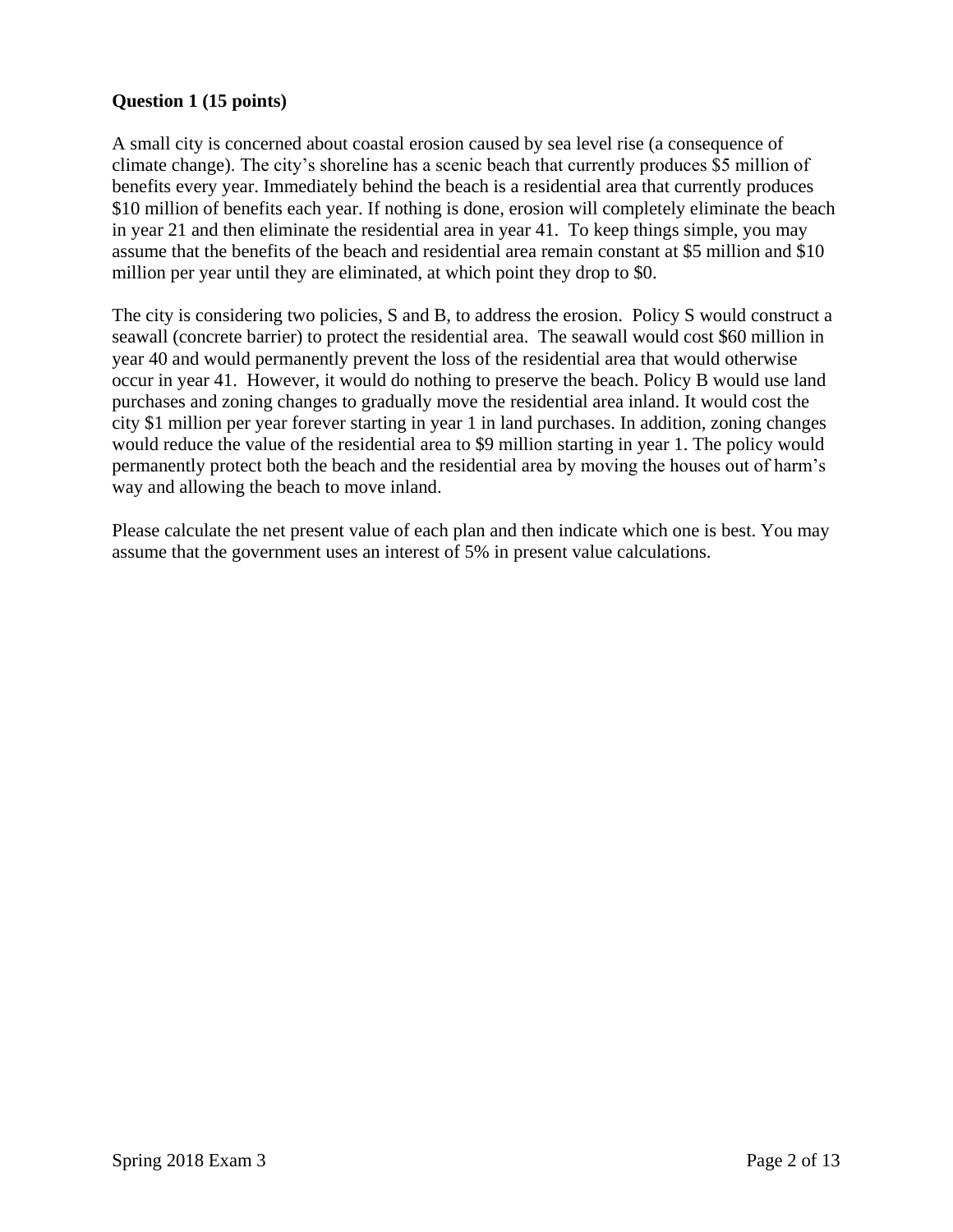## **Question 2 (15 points)**

A city facing a severe drought and short on drinking water is considering two policies, P and M. Policy P would raise water prices in order to reduce consumption. It would cost \$6 million to implement because new meters and billing software would be required. If the public accepts the price increase (A), it would be very effective, producing a gross benefit of \$30 million. However, the city is worried that the policy could be a public relations disaster and provoke a backlash (B). In that case, the city would have to back down on the price increase (not receive the \$30 million benefit) and would also have to pay \$2 million to settle lawsuits provoked by the policy. The city believes the chance of a backlash is 75%. Policy M, in contrast, would use a social media (M) campaign to change how people think about water use. It would send people carefully designed messages to nudge them toward using water more efficiently. Policy M would cost \$2 million, would provide a gross benefit of \$8 million, and there would be no chance of a backlash. Finally, the city could hire a consulting firm to carry out surveys and focus groups to determine whether or not the price policy would cause a backlash before the city has to choose which policy to implement.

Please determine the maximum the city would be willing to pay the consulting firm for the study. To keep things simple, you may assume that the firm is infallible. Please note that everything happens in one period so no PV calculations are needed.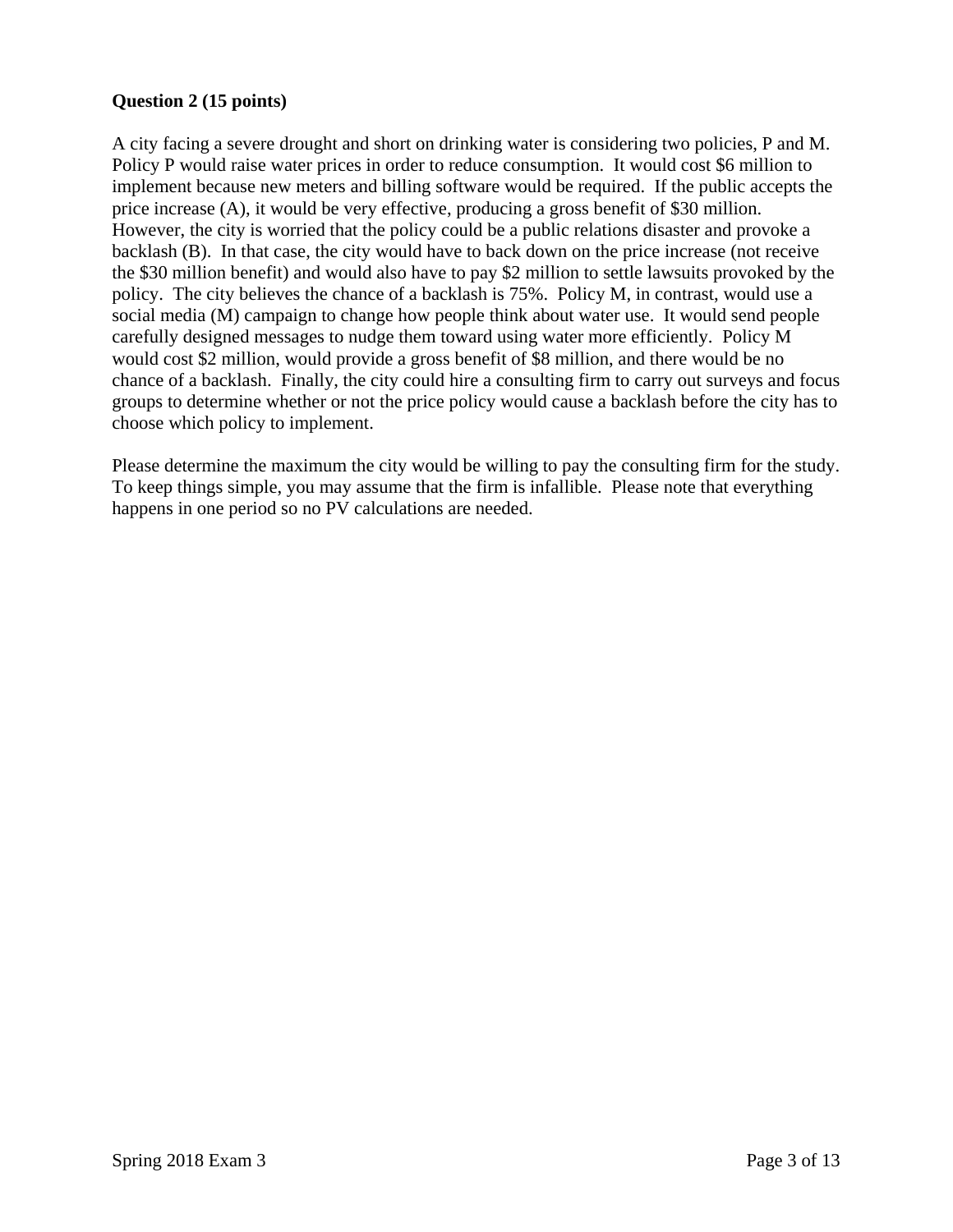## **Question 3 (15 points)**

Many governments are concerned about interdependencies between different critical infrastructure systems, such electricity and water supplies: a failure in one system can cause cascading failures in others. For example, recent wildfires in parts of California caused unusually severe damage because the fires caused power outages, which caused water pumping stations to shut down, which cut off water supplies to firefighters.

Suppose that each year a community has a 10% risk of wildfire. If a fire occurs, there is a 10% chance the electrical system will fail. If that happens, there is currently a 100% chance of a water system failure. However, if the electrical system does *not* fail, there is still a 10% chance the fire would cause the water system to fail for other reasons. If the water system fails for any reason, the wildfire will cause \$500 million in damage. If the water system does not fail, no damage will occur.

The community is considering upgrading its pumping stations by adding backup generators. If it goes ahead, the chance that the water system would fail if the electrical grid fails would drop from 100% down to 20%. All other probabilities above would remain the same.

(a) Please calculate the annual expected wildfire damage under business as usual, and then calculate it under the upgrade. How much does the upgrade reduce the annual expected damage?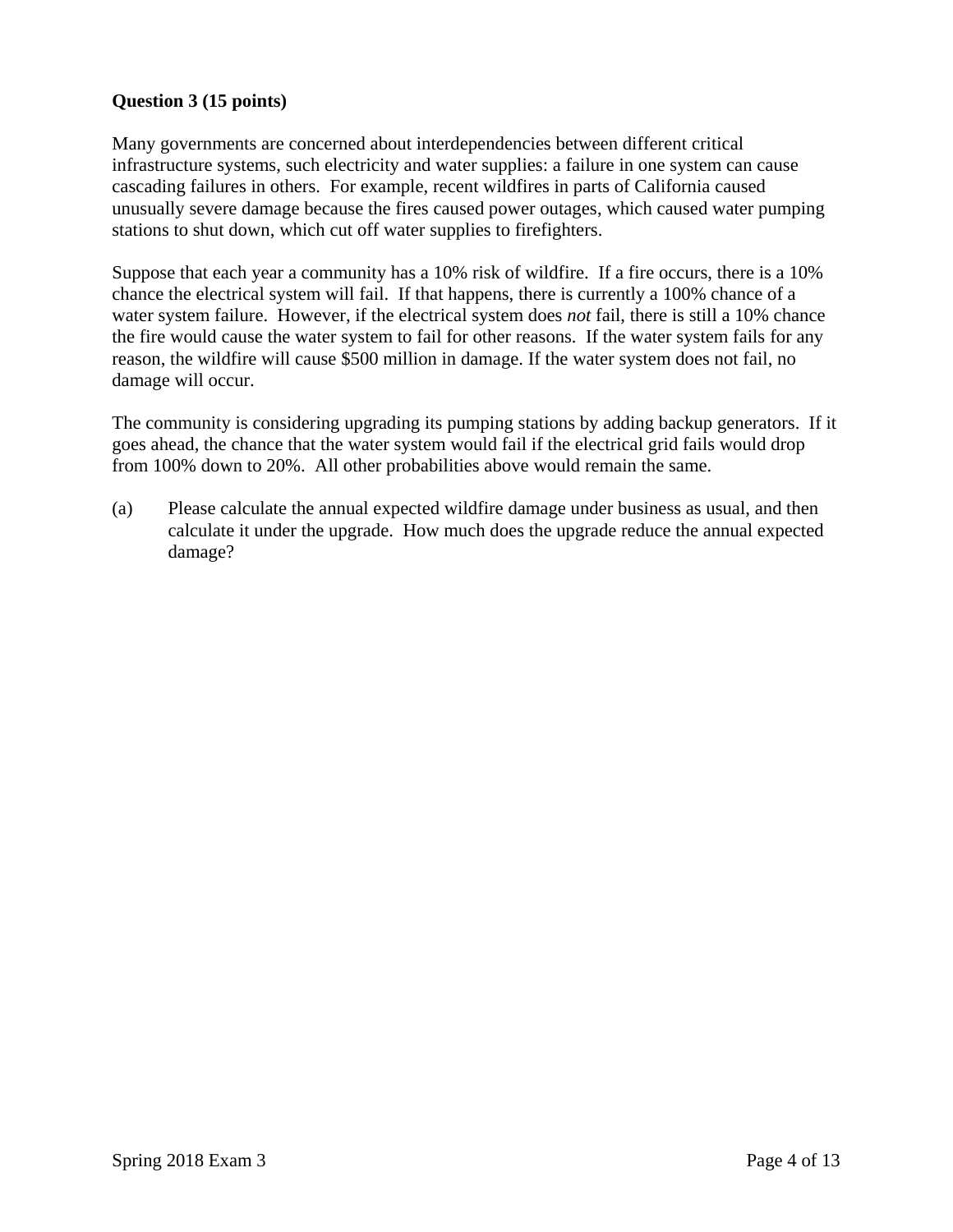## **Question 3, continued.**

Now suppose that carrying out the upgrade would cost \$6 million per year in years 1-5. The money would have to be raised via a tax that creates a deadweight loss of \$0.25 for each \$1 of revenue it raises. The improvement in the water system would begin in year 6 and go on indefinitely.

(b) Please calculate the upgrade's NPV and indicate whether the community should go ahead with it. You may assume the city is risk-neutral and uses an interest rate of 5% in present value decisions.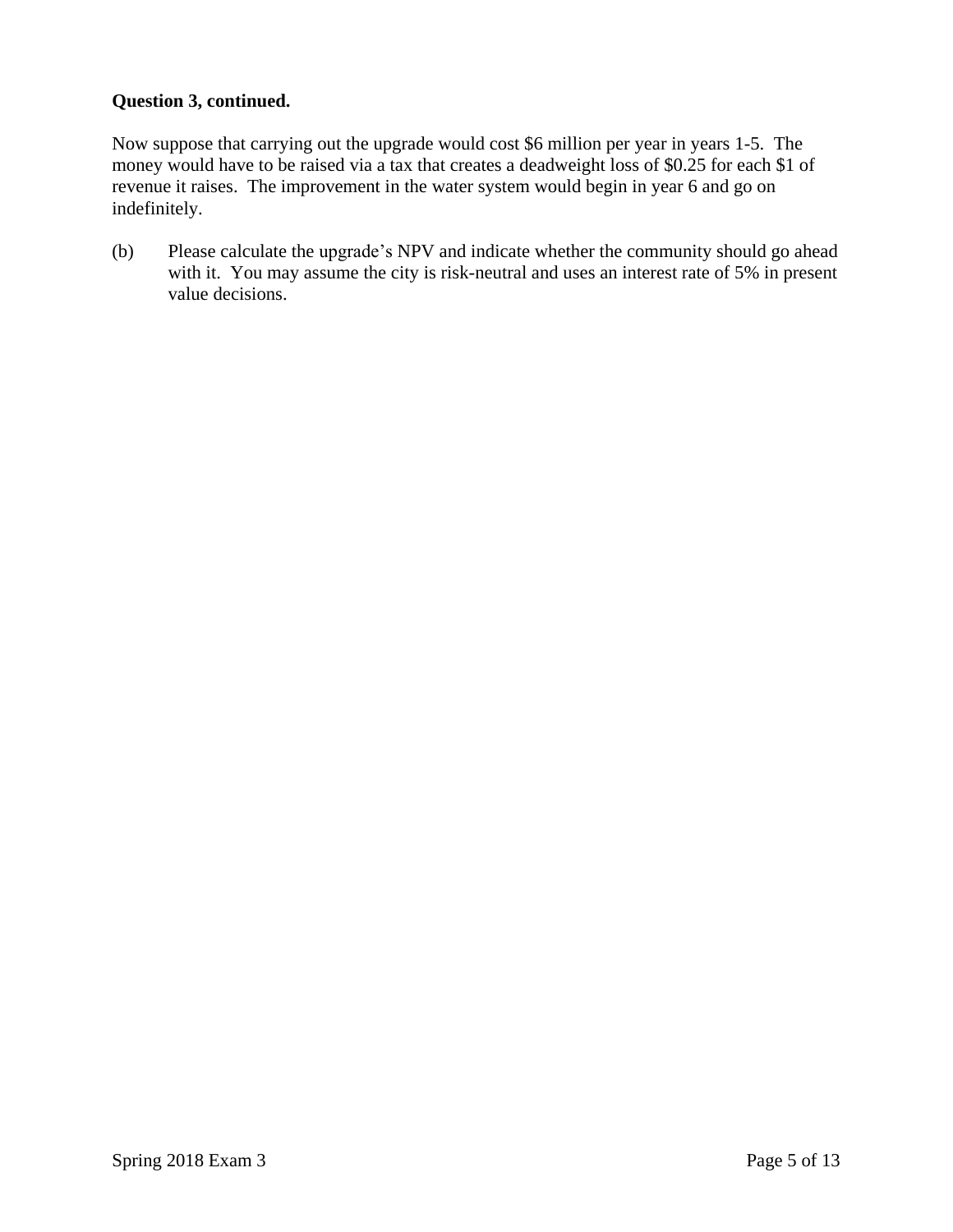## **Question 4 (15 points)**

An electric utility would like to reduce its costs by lowering its peak demand (when electricity generation is very expensive). It is considering two programs, B and N, that would encourage residential customers to cut back on their air conditioning use during the hottest days of the summer. However, it knows that households differ in how flexible they are in adjusting their thermostats. Twenty percent (20%) are highly flexible (type H) and would react strongly to a policy, while the remaining 80% have low flexibility (type L) and would react little. The utility's traditional approach would be to use a broad, one-size-fits-all policy (policy B). Policy B would cost the utility \$90 per household. When applied to an H household it would produce a gross benefit to the utility of \$300 but when applied to an L household the gross benefit would be only \$50. However, a new policy (N) is available that is specifically tuned to the needs of H households. It would cost the utility \$150 per household and would produce a gross benefit of \$450 when applied to an H household but a \$0 gross benefit when applied to an L household. (To make sure there is no confusion, please note that this problem is from the utility's point of view and all of the costs and benefits mentioned would be paid for or received by it.)

(a) Suppose that initially no information is available about the type of any given household. Which policy should the utility use, if any?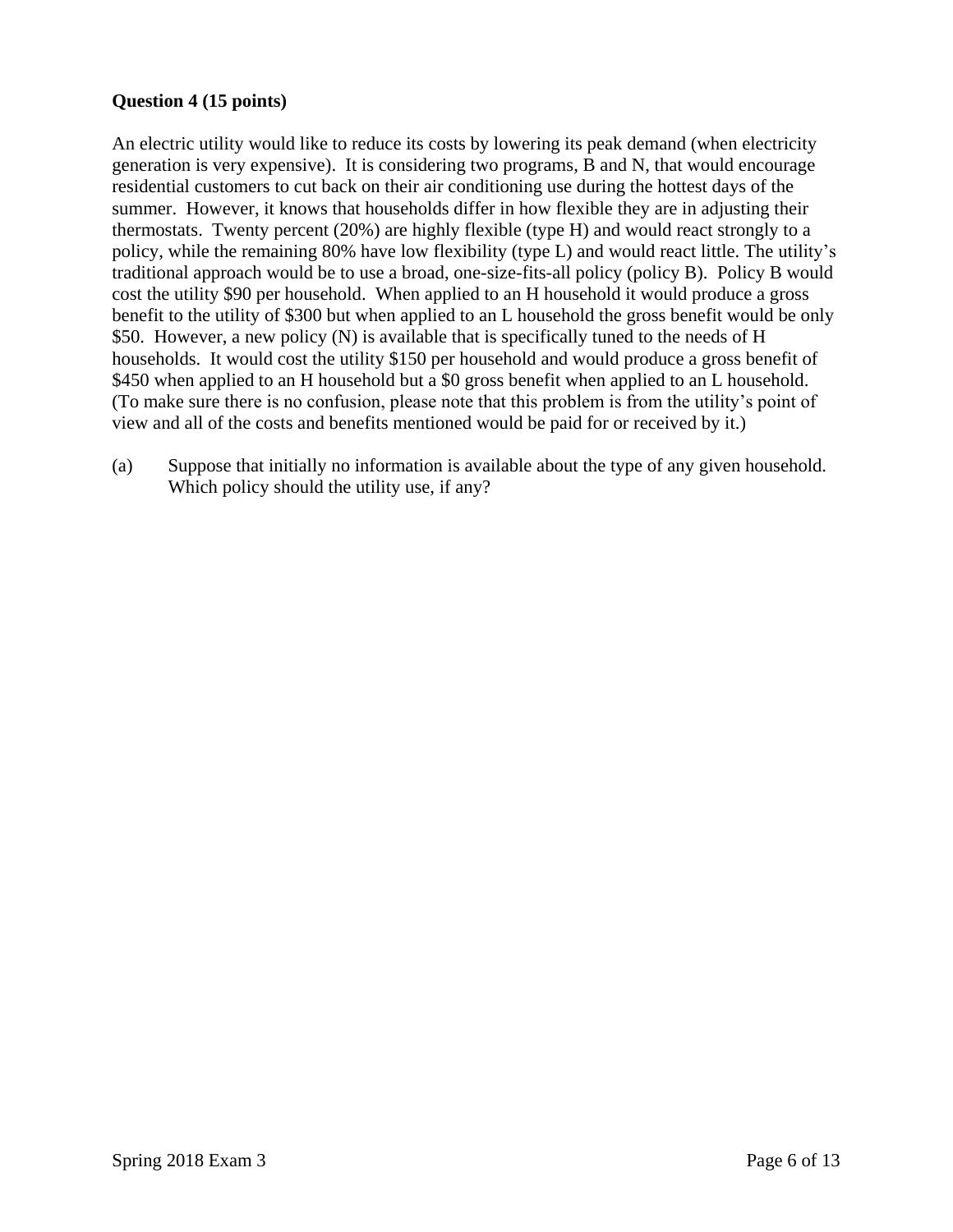### **Question 4, continued.**

(b) Now suppose that a large, detailed dataset (i.e., big data) is available that can be used to test whether any given household is type H or type L. If the utility uses the test, it could then apply policy B or N, or no policy at all, to the household. (To be clear, it can use different policies with different households.) The evaluation would cost \$10 per household but would not be infallible. It has a 20% risk of reporting that a type-H household is type L, and 10% chance of reporting that a type-L household is type H.

Please determine whether the utility will use the test. If it does, how would it use the results?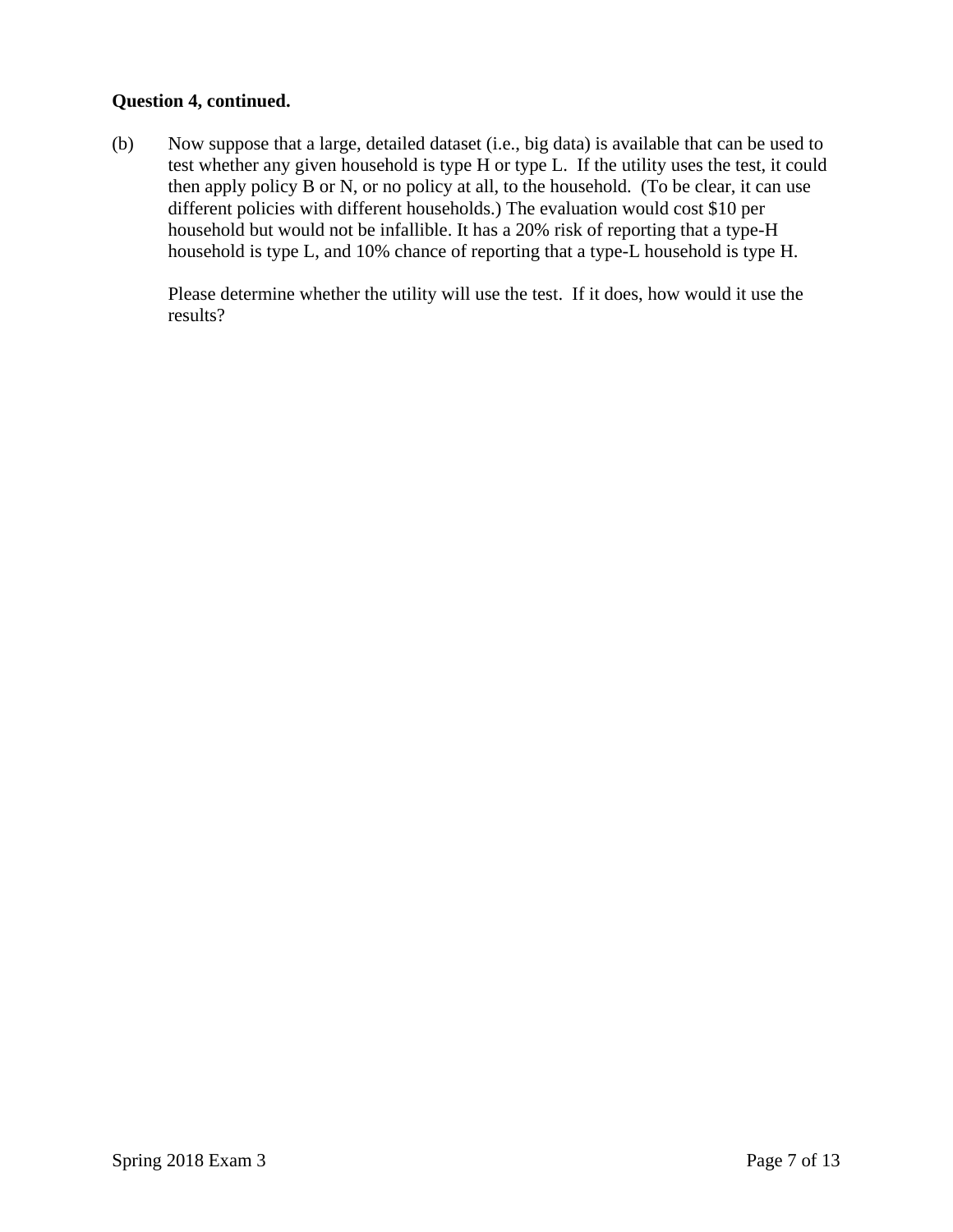# **Question 5 (15 points)**

A non-profit organization provides legal and accounting services to low income residents of its county who want to start their own businesses. It has total costs given by the following equation:  $TC = 7000 + Q^2$ , where Q is the number of businesses it serves. It believes the demand for its advice is given by the equation  $P = 3000 - 200 * Q$ , and there are no other organizations nearby providing a similar service. The organization wishes to serve as many businesses as possible without running a deficit.

What price should the organization charge and how many businesses will it be able to serve? How much profit will it earn? As a hint, the value of Q is between 5 and 15, inclusive.

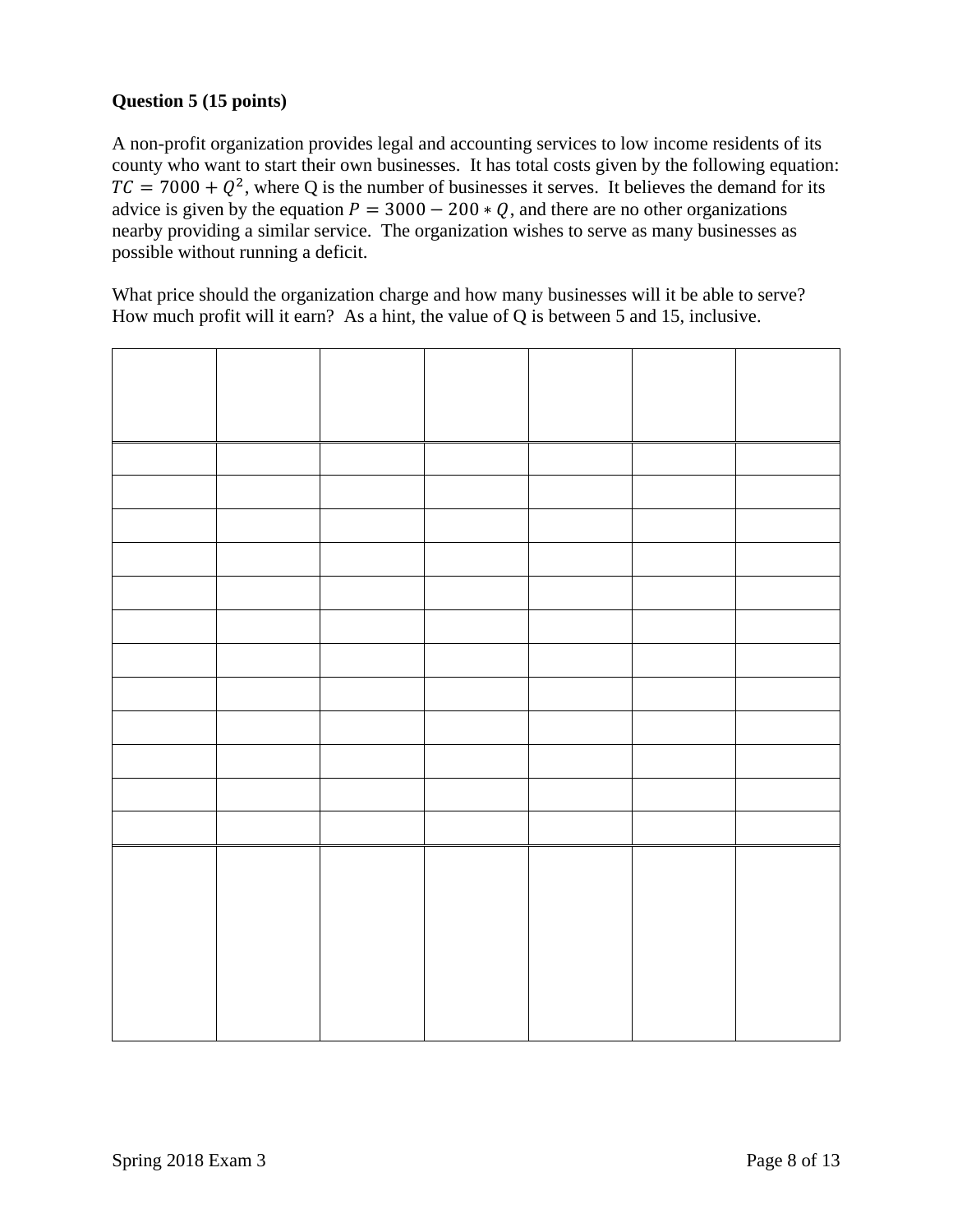## **Question 6 (15 points)**

Substances known as "adjuvants" have long been added to vaccines to boost the response of the immune system. However, a recent development has been adjuvant systems (AS for short) that combine several adjuvants to produce much stronger and longer lasting effects. For example, a new AS developed by GlaxoSmithKline is the key to a breakthrough vaccine against shingles, a very painful disease that affects about 30% of older adults. A single AS can be used with vaccines for multiple diseases, so a successful one can be very profitable. Suppose a profitmaximizing firm is considering a research project to develop a new AS. If it succeeds, the annual demand for the AS would be  $P = 4400 - 100^{\circ}Q$  and production costs would be given by  $TC = 400*Q$ . Assuming the firm is able to develop the AS, what price would it charge and what quantity would it produce in each year during the time it is a monopolist? What profits will it earn each year? As a hint, the quantity will be between 17 and 27.

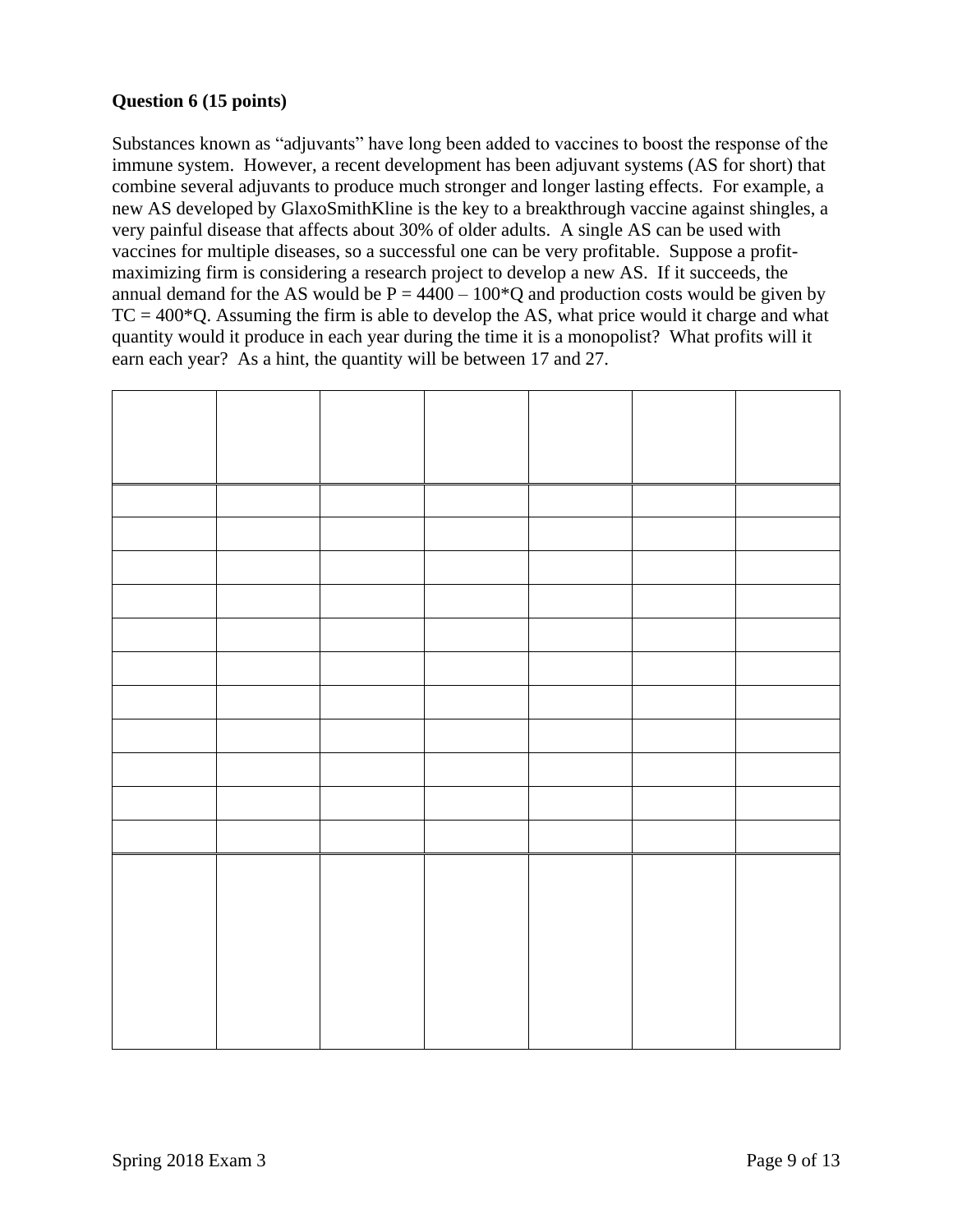## **Question 7 (15 points)**

Now suppose the research project in Question 6 would require two stages. The first stage is basic research. It would cost \$150,000 and there is a 40% chance the firm would produce a potentially useful AS. However, before the firm could sell the AS, it would need to carry out a clinical trial to show that the new AS actually produces significantly better vaccines. The trial would cost \$100,000 and the firm would have a 50% chance of success. If it succeeds, the firm would be able to sell the AS and would be a monopolist for 20 years (years 1-20). After that, other firms would enter the market, the price would fall to \$400, and the firm's profits would drop to 0. If the clinical trial fails, no one will ever use the AS and sales will be zero.

(a) Please calculate the expected net present value of the research project assuming that the firm uses an interest rate of 5% in present value calculations. Should the firm undertake it?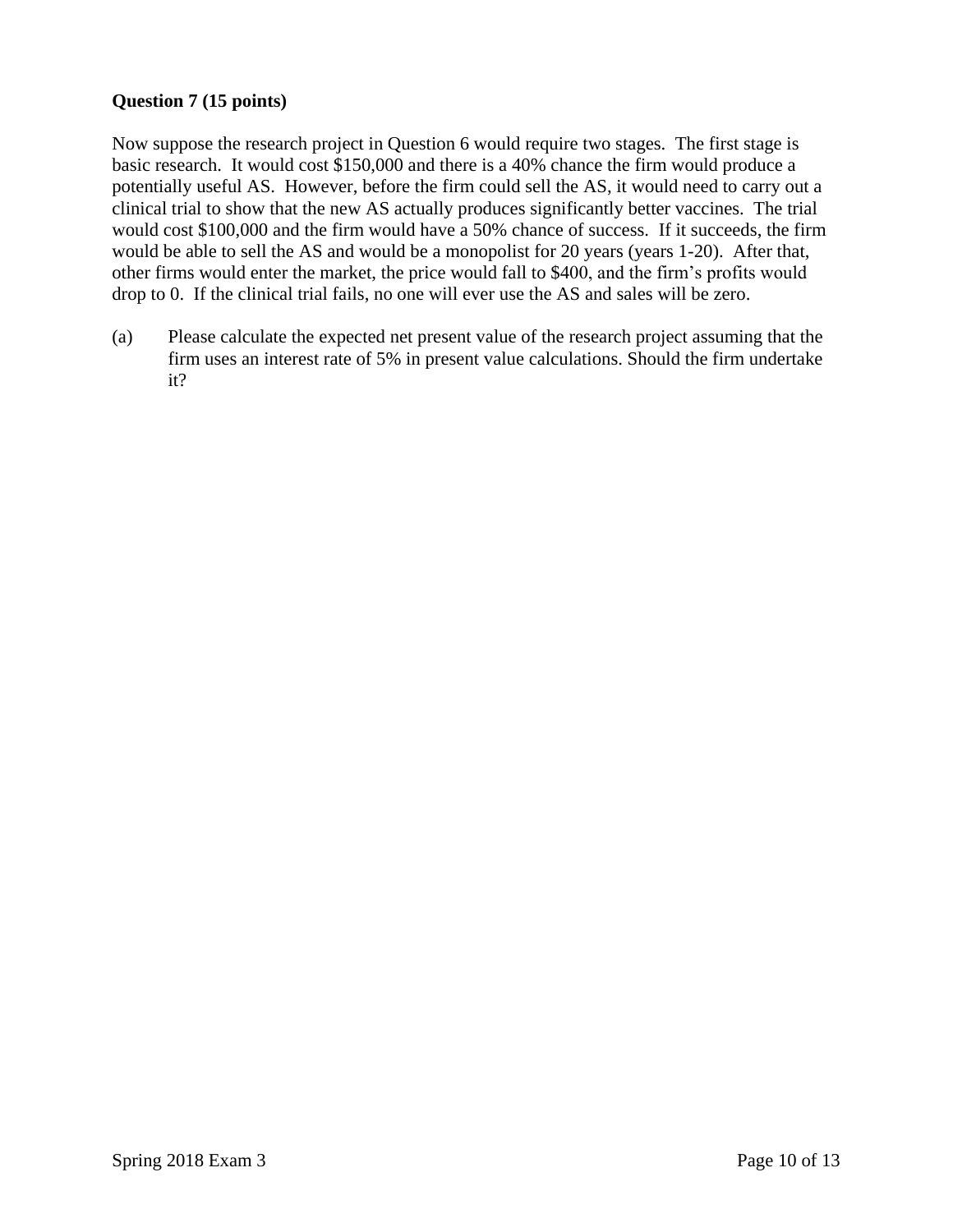## **Question 7, continued.**

(b) The government is interested in the potential consumer surplus the AS would produce. Using an interest rate of 5%, what is the PV of the CS that would be generated if the firm successfully developed a marketable AS? Be sure to consider both the period of the patent and the period after the patent expires and competitors enter the market. Finally, account for the fact that the project might not succeed by computing the expected CS.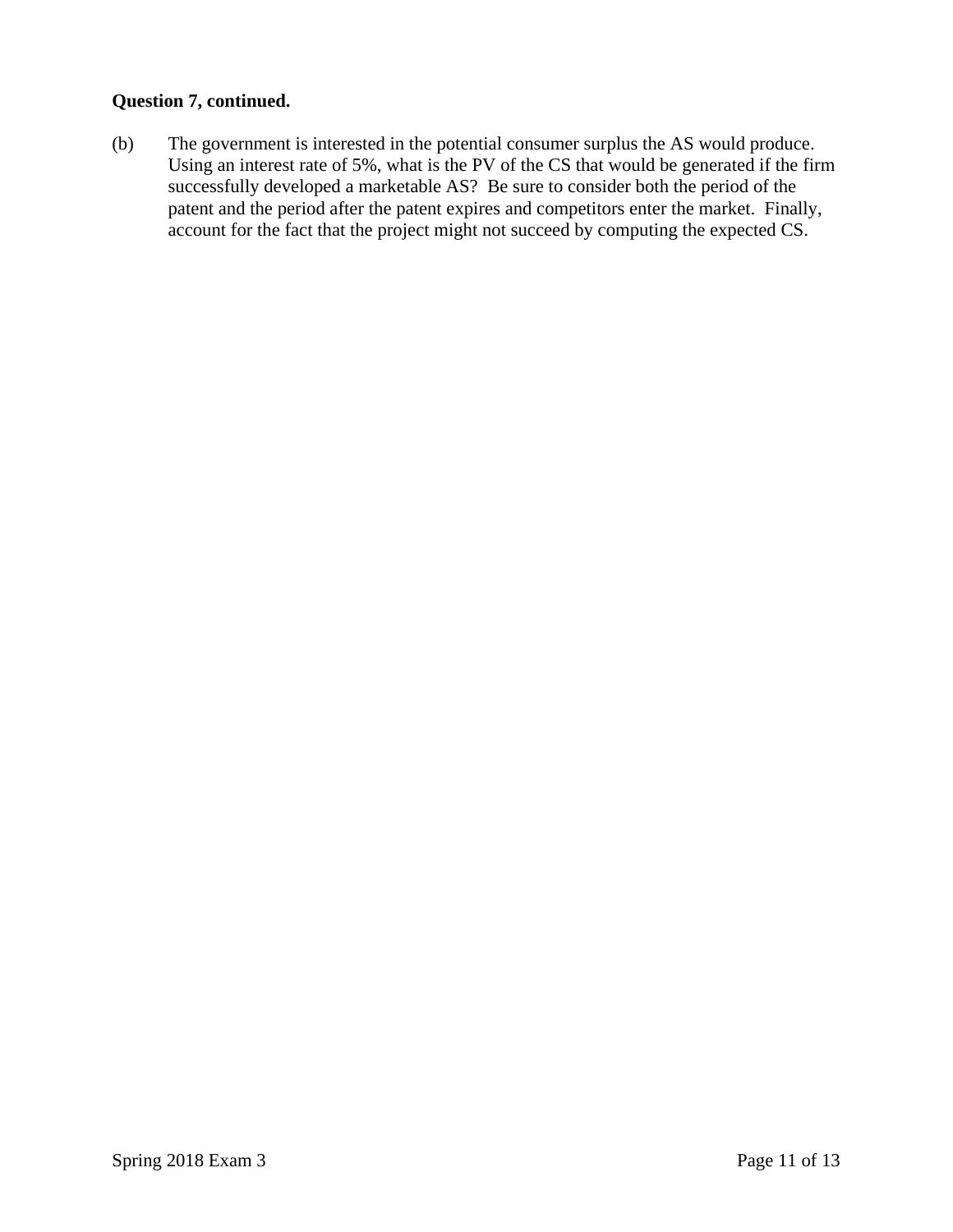## **Question 8 (15 points)**

Finally, suppose the government proposes the following deal to the firm. It will provide the firm with a \$150,000 loan to undertake the project. If the project succeeds in producing a marketable AS, the firm would be required to repay the \$150,000 loan. However, the loan would be forgiven (the firm would not have to repay it) if the project ends for any reason other than producing a marketable AS.

Would this policy induce the firm to undertake the project? Assuming for simplicity that the government only cares about consumer surplus and its payments to the firm (that is, assuming it doesn't care about the firm's profits), what is the government's expected value from the policy above?

*In case you're curious, GlaxoSmithKline's actual AS cost far more to develop but is also expected to be much more profitable. The shingles vaccine alone is likely to earn a billion dollars a year, and the AS is expected to lead to new vaccines for malaria and other diseases.*